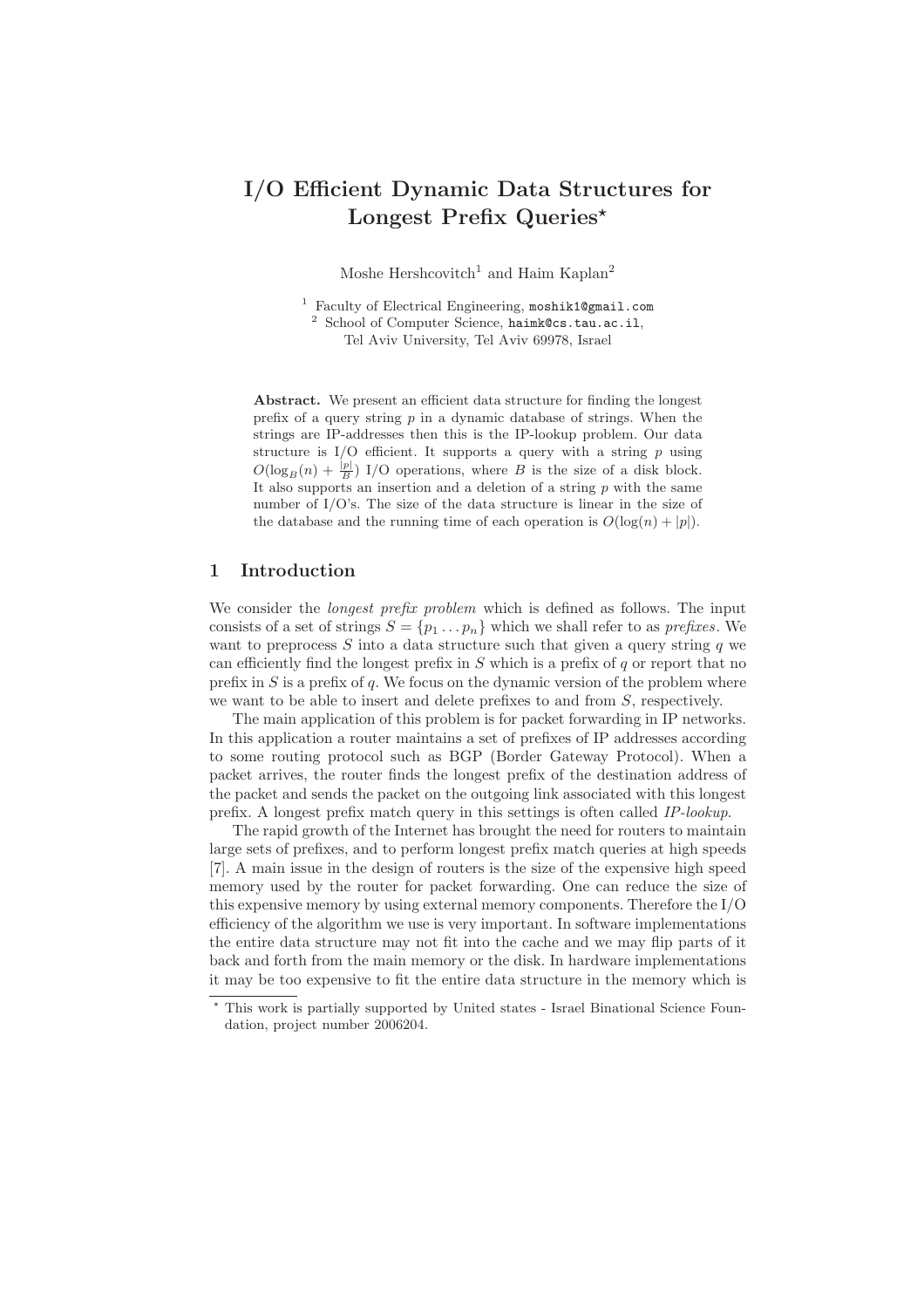integrated in the chip that implements the forwarding algorithm itself. So parts of the data structure may reside in external memory devices (such as DRAM). In such designs the communication between the main chip and the external memory becomes the performance bottleneck of the system.

In addition to good I/O performance an efficient data structure for IP-lookup should be able to perform queries at the line rate (which is about 40 Gbps and more today). The data structure has to be scalable since the number of prefixes a router has to maintain is growing rapidly as well as the length of these prefixes. Finally, we need to support fast updates mainly due to instabilities in backbone routing protocols and security issues.

Our computational model. Our algorithm works in the classical pointer machine model[19] using only comparisons to manipulate prefixes. This is in contrast with many other algorithms for IP-lookup that use bit manipulations on IP addresses. See Section 1. This restriction which we obey does not come at the cost of a complicated data structure. On the contrary, our data structure is much simpler than previously known data structure with the same guarantees.

We develop our data structures in two steps. First we reduce the longest prefix problem to the problem of finding the shortest segment containing a query point. For this data structure we assume that each prefix fits into a constant number of computer words so that we can compare two endpoints of segments in  $O(1)$ time. In the second step we relax this assumption and deal with variable length strings with no apriori upper bound on their length. We assume that the strings are over an ordered alphabet  $\Sigma$  and that we can compare two characters of  $\Sigma$ in  $O(1)$  time. We do not require direct access to the characters of each prefix.

To analyze I/O performance we use the standard external memory model where memory is partitioned into blocks of size  $B$ , and we count the number of blocks that we have to transfer from slow to fast memory in order to perform the operation. This quantity is the number of  $I/O$  operations performed by the operation.[20].

Overview of our results. We first consider the problem of maintaining a dynamic set of segments for point stabbing queries. Specifically, we consider a dynamic nested family of segments where each pair of segments are either disjoint or one contains the other. We develop a data structure that given a point  $p$  can efficiently find the shortest segment containing  $p$ .

Our data structure for this problem which is based on a segment tree (with large fan-out) is particularly simple. In a segment tree we map a segment s to every node  $v$ , such that  $s$  contains<sup>3</sup>  $v$ , and does not contain the parent of v. Typically one maintains at each node v all the segments that map to v in some secondary structure [18, 13, 12]. We make the crucial observation that for our point stabbing query it is sufficient to maintain for each node  $v$  only the shortest segment which maps to  $v$ .

Our data structure performs a query, and an insertion or a deletion of a segment in  $O(\log n)$  time and  $O(\log_B(n))$  I/O operations. We manipulate the segments only via comparisons of their endpoints.

<sup>3</sup> A segment contains a node if it contains all points in its subtree.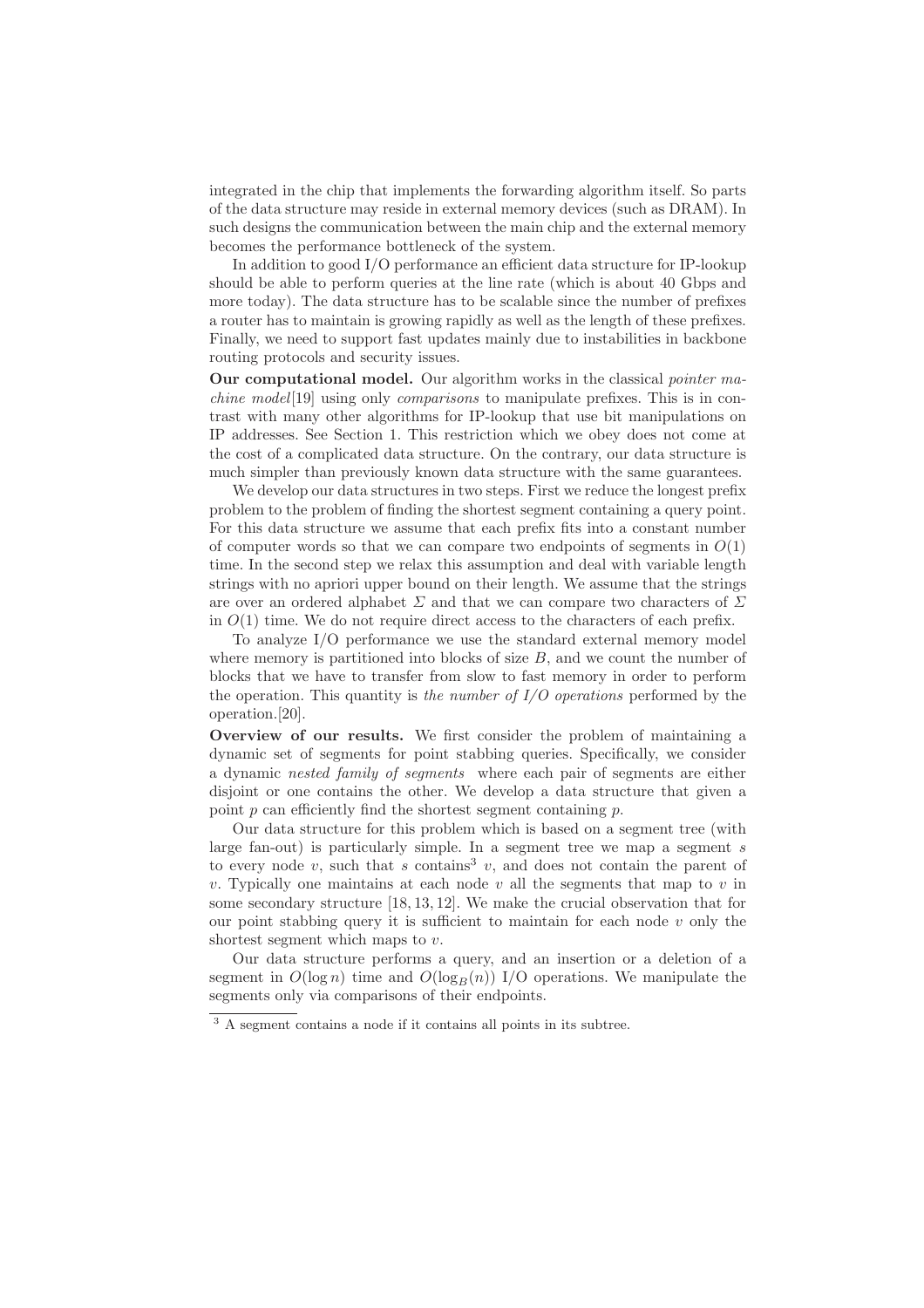We use this result to solve the longest prefix problem as follows. We associate a segment  $[p, pR]$  with each string p, where L and R are two new characters, smaller and larger than all other characters, respectively. We then apply the previous data structure to this set of segments. This gives the data structure for the case where we assume that two prefixes can be compared in  $O(1)$  time.

To handle strings with no fixed bound on their lengths we combine this idea with the powerful string B-tree of Ferragina and Grossi [9]. This data structure is a B-tree carefully designed for storing strings. For efficient searches and updates it uses a Patricia trie [14] in each node. We show how to maintain the information which we need for longest prefix queries using the string B-tree.

Since our data structure is based on a B-tree it is also I/O efficient. If we pick the size of a node so that it fits in a disk block of size B, we obtain that a query or update with a string q performs  $O(\log_B(n)+|q|/B)$  I/O operations. The data structure requires  $O(n/B)$  disk blocks in addition to the blocks required to store the strings themselves. The time for query or update with a string  $q$  is  $O(\log(n) + |q|)$ . (This is as efficient as with tries implemented carefully [16], but tries cannot be implemented I/O efficiently [6]).

Previous related results. There has been a lot of work mainly in the networking community on the IP-lookup problem. The different data structures can be classified into three families: trie based structures (See for example [7] and the references there), hash based structures (See for example [11] and the references there), and tree based structures. In the rest of this section we focus on dynamic tree based solutions with worst case guarantees that are related to our approach.

Sahni and Kim [15] describe a solution based on a collection of red-black trees that requires linear space and logarithmic time per operation. Feldmann and Muthukrishnan [8] proposed Fat Inverted Segment tree (FIS). This data structure supports queries in  $O(\log \log n + \ell)$  time, where  $\ell$  is the number of levels in the segment tree. The space requirement is  $O(n^{1+1/\ell})$ , and insert and delete take  $O(n^{1/\ell} \log n)$  time, but there is an upper bound on the total number of insertions and deletions allowed. Suri et al. [18] proposed a data structure which is similar to ours in the sense that it is both a segment tree and a B-tree. But they store in each node all the segments which are mapped to it and therefore achieve logarithmic worst case time bound per operation and linear space only for IP-addresses. Lu and Sahni [13] suggested an improvement of the segment tree of Suri that stores each prefix only in one place. They maintain other bit vectors in internal nodes and their update operations are quite complicated. Our structure, which can be extended to general strings (and general segments) and uses only comparisons, is simpler than all the solutions mentioned above. In particular it is much cleaner than the latter two B-tree based implementations when applied to IP addresses.

Kaplan, Molad, and Tarjan [12] considered the problem of point stabbing a dynamic nested set of segments. In their setting, which is more general than ours, each segment has a priority associated with it and we want to find the segment of minimum priority containing a query point. They present a data structure performing query and update in  $O(\log n)$  time that requires linear space. It uses both a balanced search tree and a dynamic tree [17] and thereby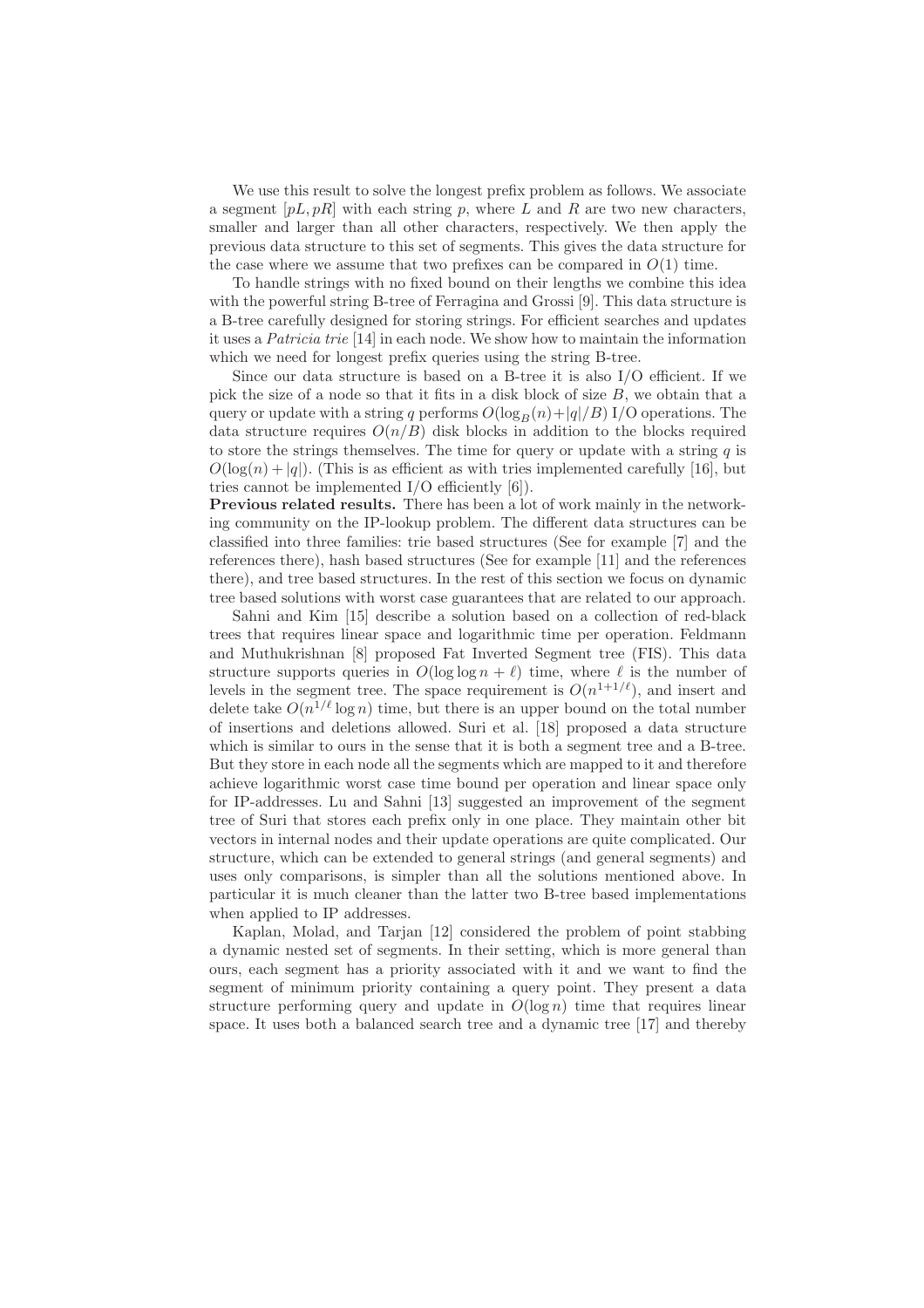more complicated than ours (when applied to the special case where the priority of an interval is its length).

In recent years, external memory data structures have been developed for a wide range of applications [20]. A classical I/O efficient data structure is the B-tree [2]. This is a search tree in which we choose the degree of a node so that it occupies a single block. The string B-tree of Ferragina and Grossi [9] is a fundamental extension of the B-tree for storing unbounded strings. The main idea is to use a Patricia trie [14] in each node to direct the search. Unfortunately this data structure by itself does not solve the longest prefix problem.

Agarwal, Arge, and Yi [1] improved a more general data structure of Kaplan, Molad, and Tarjan [12] for stabbing-min queries against general segments (not necessarily nested). This data structure is based on a *B-tree* and can be implemented so that it is  $I/O$  efficient. Specifically, a data structure for n intervals uses  $O(n/B)$  disk blocks and  $O(\log_B(n))$  I/O operations for query and update. This data structure is quite complicated and assumes that endpoints of intervals can be compared in  $O(1)$  time. Therefore it is not directly applicable for longest prefix queries in a collection of unbounded strings.

Brodal and Fagerberg [5] obtained a cache oblivious (see Section 4) data structure for manipulating strings. This data structure, which is essentially a trie can be used to obtain an I/O efficient (though complicated) solution for the static version of the longest prefix problem.

The outline of the rest of the paper is as follows. In section 2 we present our basic ideas using the assumption that strings are of constant size. In section 3 we combine our ideas with the string B-tree to obtain a general I/O efficient solution. In section 4 we suggest a future research.

# 2 B Tree for Longest Prefix Queries

Our input is a set of prefixes  $S = \{p_1 \dots p_n\}$  which are strings over the alphabet  $\Sigma$ . We think of each prefix p as a segment  $I(p) = [pL, pR]$ , where L and R are two special characters not in  $\Sigma$ , L is smaller than all characters in  $\Sigma$  and R is larger than all characters in  $\Sigma$ . The longest prefix p of a query q corresponds to the the shortest segment  $I(p)$  containing q. We describe a dynamic data structure to maintain a set of nested segments such that we can find the smallest segment containing a query point. Although we can apply our data structure to any set of nested segments we present our result using the string terminology and the set of segments  $\{I(p) | p \in S\}.$ 

Let  $P = \{p_i L, p_i R \mid p_i \in S\}$  be the set of endpoints of the prefixes in S. We store P ordered lexicographically at the leaves of a  $B^+$  tree T. Each internal node x of T has  $n(x)$  children, where  $b \leq n(x) \leq 2b$ . If x is a leaf then it stores  $n(x)$  endpoints of P, where  $b \leq n(x) \leq 2b$ . (See Figure 1.)

To simplify the presentation we assume that a leaf x with  $n(x)$  endpoints has  $n(x) + 1$  "dummy" children. From now on when we say a leaf of T, we refer to one of these dummy nodes, and we refer to x as a *height-1 node*. Each endpoint in a height-1 node plays the role of a key separating two consecutive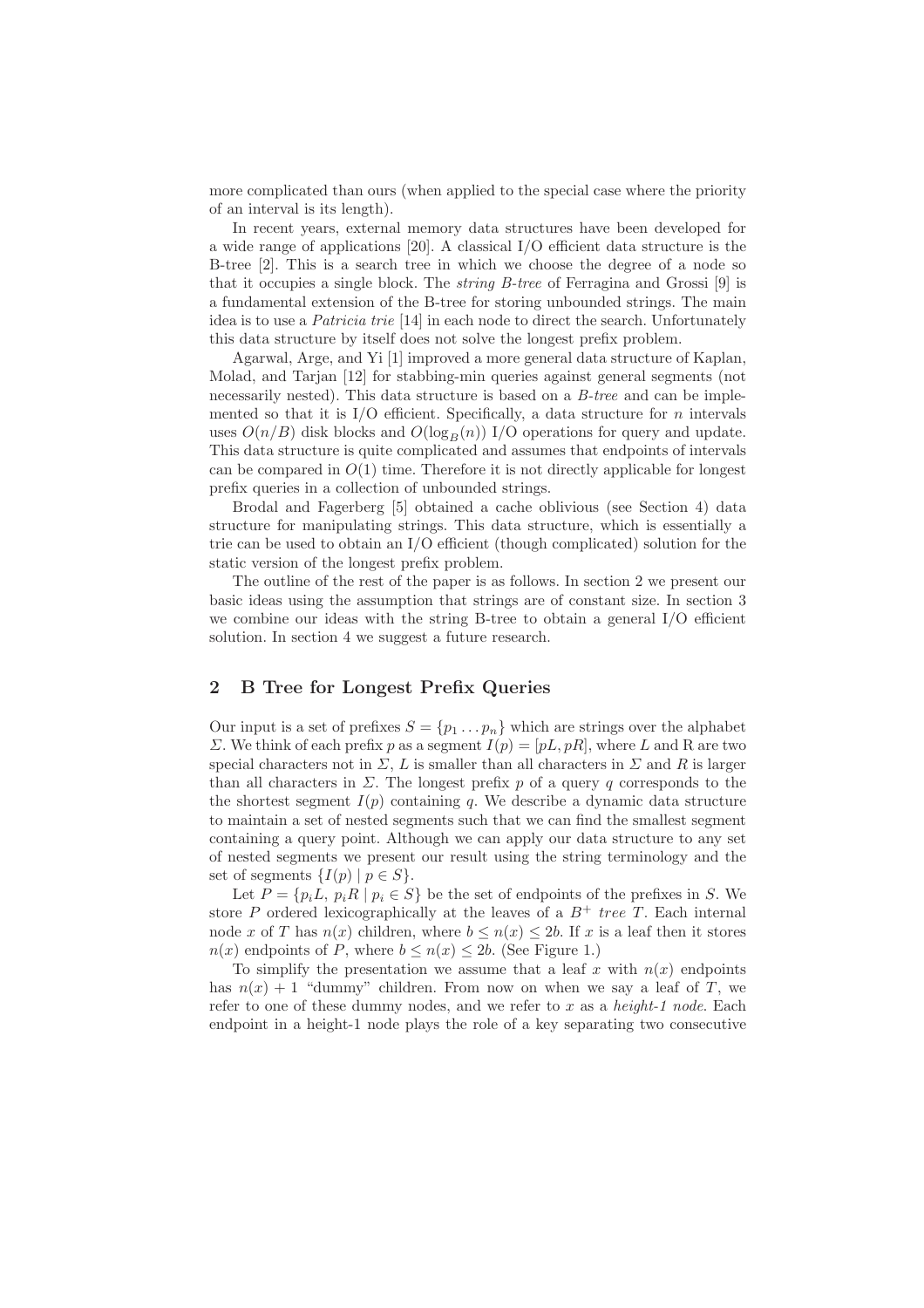

Fig. 1. A  $B^+$  tree with  $b = 2$  storing the prefixes  $A_1, \ldots, A_8$ . Rectangles correspond to internal nodes and squares correspond to dummy leaves. In each height-1 node we show the endpoints that it stores. In each internal node v of height  $> 1$  we show the spans of its children which are also used as the keys which direct the search. (Note that when we use the spans as keys, a search can never reach the first dummy leaf in each height-1 node. Therefore we do not need to keep longest prefixes of these nodes and we do not show them in the figure.) The span of a child  $u$  of  $v$  is the closed interval from the point depicted to the left of the edge from  $v$  to  $u$  to the point depicted to the right of the edge from v to u. On each edge  $(p(v), v)$  we show the longest prefix of v.

dummy leaves. We associate each leaf with the open interval from the endpoint preceding the leaf to the endpoint following the leaf. We call this interval the span of the leaf. (Note that the last dummy leaf in a height-1 node and the first dummy leaf in the next height-1 node have the same span.) We define the span of an internal node  $v$  to be the smallest interval containing the endpoints which are descendents of  $v^4$ . We denote the span of a node v by  $span(v)$ . We think of T as a segment tree and map each segment  $[p, pR]$  to every node v such that  $pL$  is to the left of  $span(v)$  and  $pR$  is to the right of span(v), and either  $pL$  or  $pR$  are in  $span(p(v))$ . We define the longest prefix (or the shorter segment) of v and denote it  $LP(v)$  to be the shortest segment mapped to v.<sup>5</sup> If there isn't any segment which is mapped to v we define  $LP(v)$  to be empty.  $(LP(v))$  is also defined if  $v$  is a dummy leaf.)

 $4$  This is the interval that starts at the leftmost endpoint in the subtree of  $v$ , and ends at the rightmost endpoint in the subtree of  $v$ .

 $5$  Note that all segments mapped to  $v$  form a nested family of segments, so the shortest among them is unique.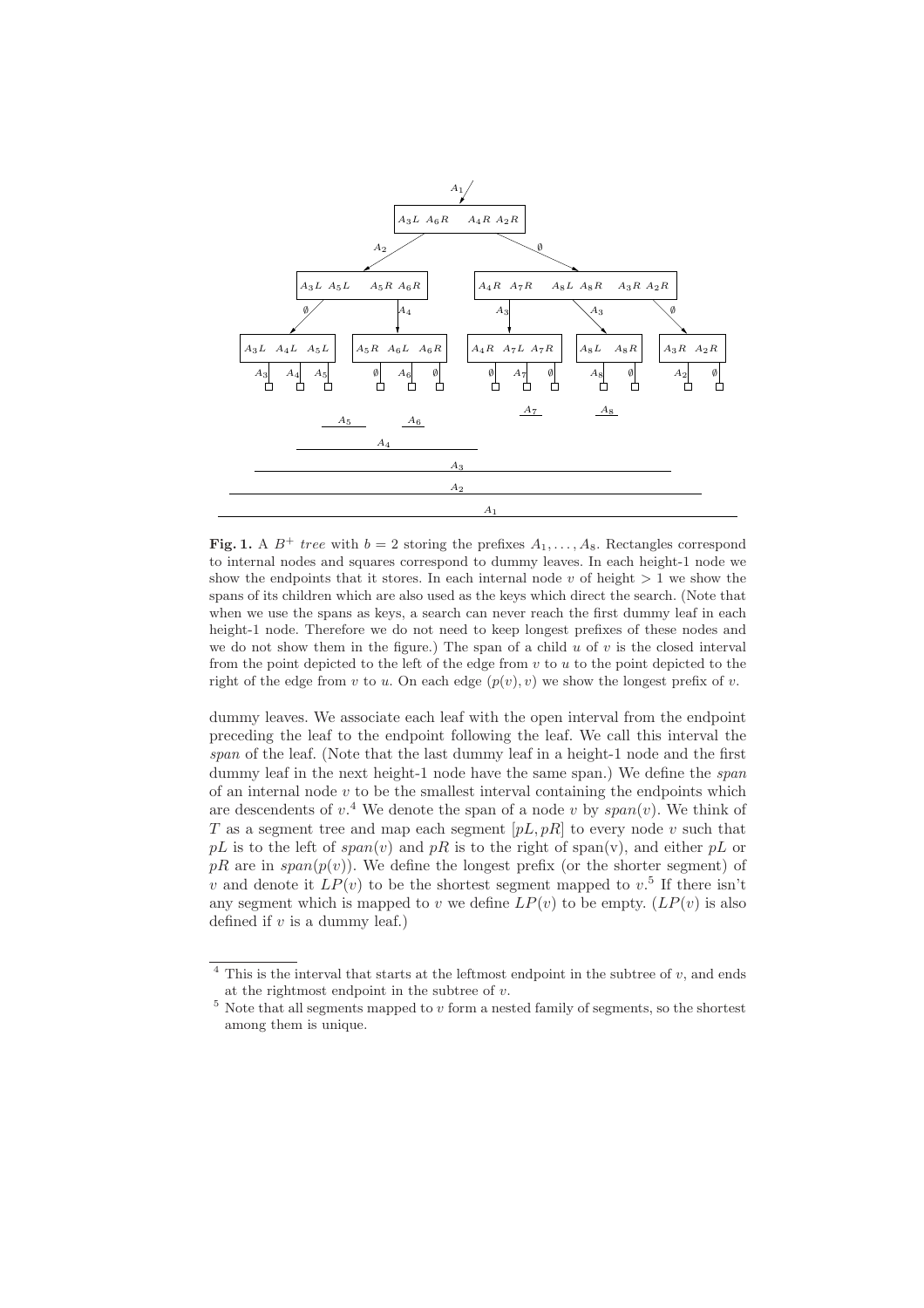We store  $span(v)$  and  $LP(v)$  with the pointer to node v. Note that when we are at a node  $v$  we can use the span values of the children of  $v$  as the keys which direct the search. We denote by  $B = O(b)$  the maximum size of a node. We pick  $b$  so that  $B$  is the size of a disk block.

#### 2.1 Finding the longest prefix

Assume we want to find the longest prefix of a query string  $q$ . We search the  $B^+$  tree with the string  $q^6$  in a standard way and traverse a path A to a leaf of T. We return  $LP(w)$ , where w is the last node on A, such that  $LP(w)$  is not empty.

The correctness of the query follows from the following observations. For each prefix p of q,  $I(p)$  is mapped to some node u on A. Therefore p is  $LP(u)$  unless some longer prefix is mapped to u. Furthermore, since for every v,  $LP(p(v))$  is a prefix of  $LP(v)$ , it follows that the longest prefix of q must be  $LP(w)$ , where w is the last node on A for which  $LP(v)$  is not empty.

#### 2.2 Inserting a new prefix

To insert a new prefix p we have to insert  $I(p)$  into T. We insert pL and pR into the appropriate *height-1* nodes  $w$  and  $w'$ , respectively, according to the lexicographic order of the endpoints. The endpoint  $pL$  is inserted into the span of a leaf y and the endpoint  $pR$  is inserted into the span of a leaf z. Assume first that  $z \neq y$ . The span of y is now split between two new leaves: y' that precedes  $pL$  and  $y''$  that follows  $p\tilde{L}$ . We set the longest prefix of y' to be the longest prefix of y and the longest prefix of  $y''$  to be p. The span of z is now split between two new leaves:  $z'$  that precedes pR and  $z''$  that follows pR. We set the longest prefixes of  $z'$  to be p and the longest prefix of  $z''$  to be the longest prefix of z. If  $y = z$  then the span of y is split between three new leaves  $y^1$ ,  $y^2$ , and  $y^3$ . We set the longest prefixes of  $y^1$  and  $y^3$  to be the longest prefix of y, and the longest prefix of  $y^2$  to be p.

There may be nodes  $v$  in  $T$ , such that after adding  $p$ , we have to update  $LP(v)$  to be p. Let y be the leaf preceding pL and let z be the leaf following pR. Let u be the lowest common ancestor of y and z. Let u' be the child of u which is an ancestor of y and let  $u''$  be the child of u which is an ancestor of z. We may need to update  $LP(v)$  if either:

**Case** 1:  $v$  is a child of a node  $w$  on the path from  $u'$  to  $y$ , which is right sibling of the child  $w'$  of  $w$  on this path.

**Case** 2:  $v$  is a child of a node  $w$  on the path from  $u''$  to  $z$ , which is left sibling of the child  $w'$  of  $w$  on this path.

**Case** 3:  $v$  is a child of  $u$  which is a right sibling of  $u'$  and left sibling of  $u''$ .

<sup>&</sup>lt;sup>6</sup> In fact we "pretend" to search with a string (not in the data structure) that immediately follows  $qL$  in the lexicographic order of the strings.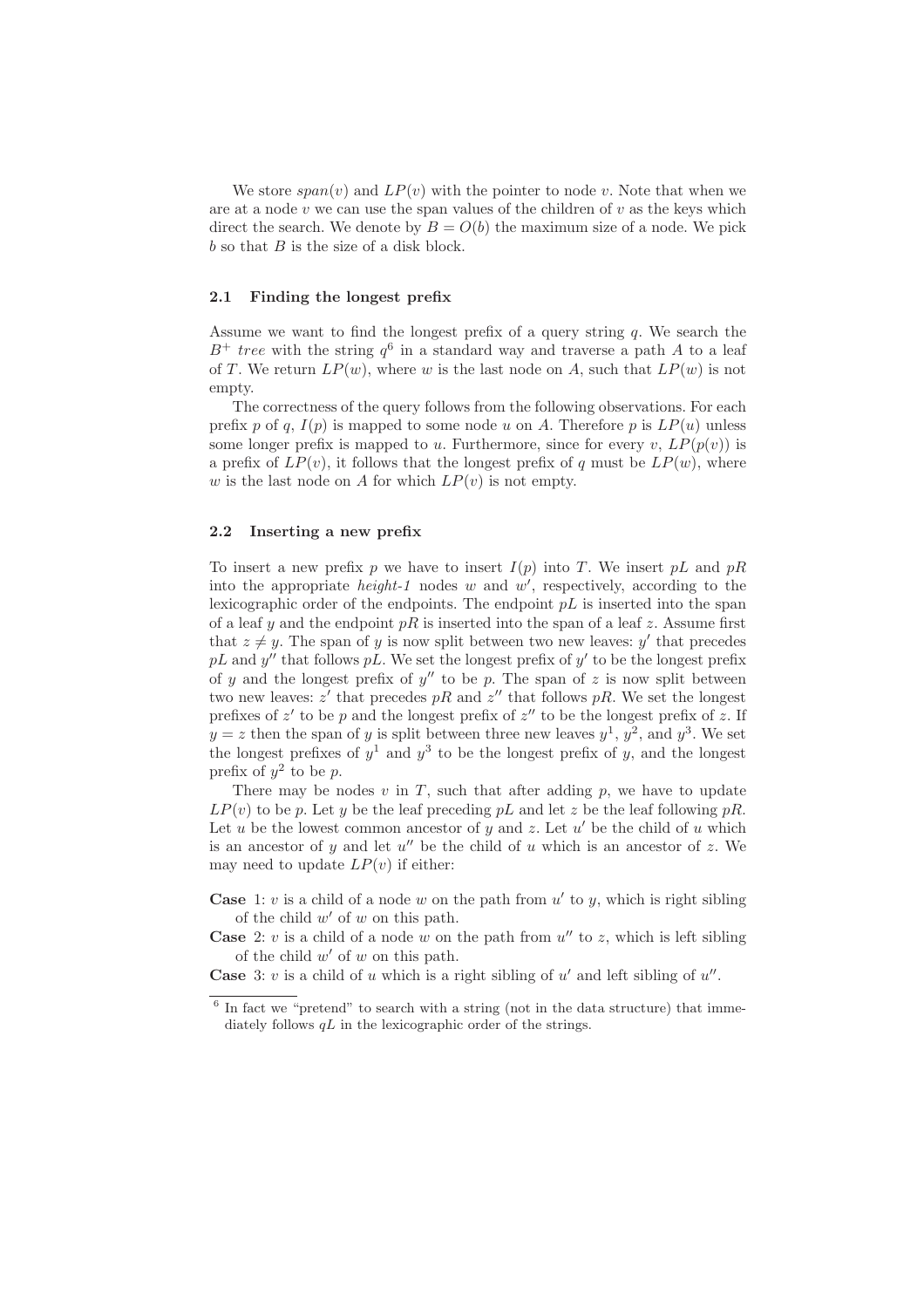For each such node v, we know that  $span(v) \subset I(p)$  so we change  $LP(v)$  to be p, if p is longer than the current  $LP(v)$ . Since the depth of T is  $O(\log_B(n))$ , we update  $O(B \log_B(n))$  longest prefixes which are stored at  $O(\log_B(n))$  nodes.

After inserting  $pL$  and  $pR$ , if the *height-1* node containing  $pL$  and the *height-1* node containing  $pR$  have no more than 2b children, we finish the insert. Otherwise we have to split at least one of these nodes. We split node v into two nodes  $v_1$ and  $v_2$ . Node  $v_1$  is the parent of the first b (or  $b+1$ ) children of v and node  $v_2$  is the parent of the last  $b+1$  children of v. Both  $v_1$  and  $v_2$  replace v as consecutive children of  $p(v)$ . We compute  $span(v_1)$  from the span of its first child and the span of its last child, and similarly for  $span(v_2)$ .



Fig. 2. A node v at the left which is split into nodes  $v_1$  and  $v_2$  to the right. Since span(v<sub>1</sub>)  $\subseteq I(A_2)$  the prefix  $A_2$ , which was the longest prefix of  $u_2$  before the split, is the longest prefix of  $v_1$  after the split. The longest prefix of  $u_2$  after the split is empty.

Clearly we have to update  $LP(v_1)$  and  $LP(v_2)$ . Furthermore, since a segment that was mapped to a child u of v may now be mapped to  $v_1$  or  $v_2$ , we may also have to update  $LP(u)$  for children u of  $v_1$  and  $v_2$ . Other longest prefixes do not change. The following simple observations specify how to update the longest prefixes. In the following if u is a child of v prior the split, then  $LP(u)$  refers to the longest prefix of u before the split. Note that since  $v$  exists only before the split then  $LP(v)$  is the longest prefix of v before the split. Similarly,  $LP(v_1)$  and  $LP(v_2)$  are the longest prefix of  $v_1$  and  $v_2$ , respectively, after the split.

**Lemma 1.** Let u be a child of v<sub>1</sub> after the split. If span(v<sub>1</sub>)  $\subset I(LP(u))$  then after split  $LP(u)$  should be empty.

*Proof.* Let  $p = LP(u)$  since  $span(v_1) \subset I(LP(u))$  then the segment  $I(p)$  is not mapped to u after the split. Since  $I(p)$  was the shortest segment that was mapped to u no other segment is mapped to u after the split. □

**Lemma 2.** Let  $u_1$  and  $u_2$  be children of  $v_1$ . If  $span(v_1) \subset I(LP(u_1))$  and  $span(v_1) \subset I(LP(u_2))$  then  $LP(u_1) = LP(u_2)$ .

*Proof.* Since  $span(v_1) \subset I(LP(u_1))$  then  $span(u_2) \subset I(LP(u_1))$ . So  $LP(u_1)$  cannot be longer than  $LP(u_2)$  since this would contradict the fact that  $I(LP(u_2))$ is the shortest segment containing  $span(u_2)$ . Symmetrically,  $LP(u_2)$  cannot be longer than  $LP(u_1)$ , so they must be equal. □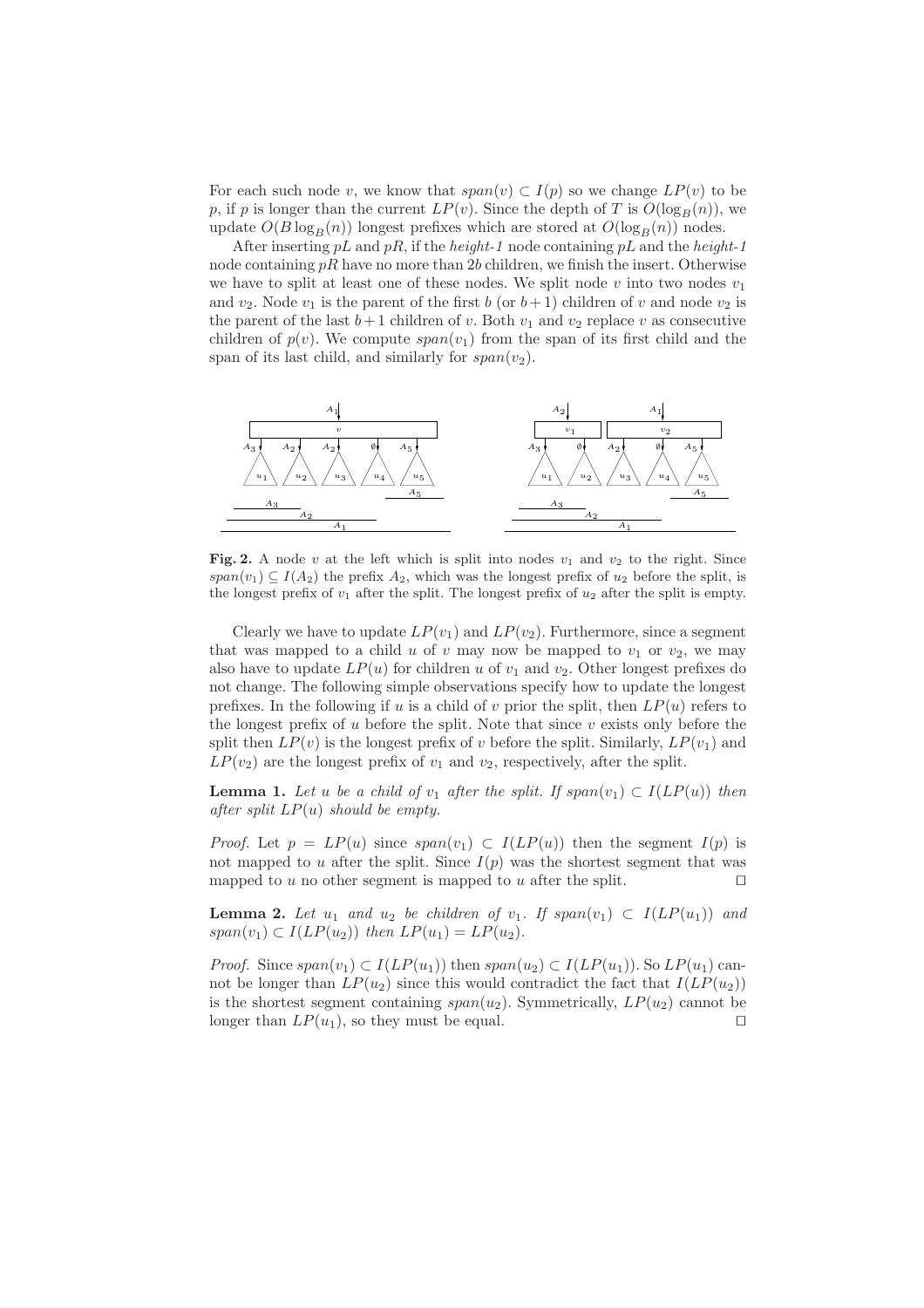**Lemma 3.** If there exist child u of  $v_1$  such that span $(v_1) \subset I(LP(u))$  then  $LP(v_1)$  is  $LP(u)$ .

*Proof.* Obviously  $LP(u)$  is mapped to  $v_1$ . Furthermore,  $LP(u)$  is the longest prefix with this property, since if there is a longer prefix  $q$  with this property then q should have been  $LP(u)$  before the split. □

**Lemma 4.** If there isn't a child u of  $v_1$  such that span $(v_1) \subset I(LP(u))$  then  $LP(v_1)$  is equal  $LP(v)$ .

*Proof.* We claim that there exists a child u of  $v_1$  that  $LP(u)$  is empty. From this claim the lemma follows since if there is a prefix q longer than  $LP(v)$  such that  $I(q)$  is mapped to  $v_1$ , then q is mapped to u before the split and  $LP(u)$  couldn't have been empty.

We prove this claim as follows. Assume to the contrary that  $LP(u)$  is not empty for every child u of  $v_1$ . Let w be a child of  $v_1$  such that  $I(LP(w))$  is not contained in  $I(LP(w'))$  for any other child w' of v (w exists since segments do not overlap). From our assumption follows that  $I(LP(w)) \subseteq span(v_1)$ . Therefore at least one of the endpoints of  $I(LP(w))$ , say z is in the subtree of  $v_1$ . Let w'' be a child of  $v_1$  whose subtree contains z. It is easy to see now that  $I(LP(w''))$ and  $I(LP(w))$  overlap which is a contradiction. □

A symmetric version of Lemmas 1, 2, 3, and 4 hold for  $v_2$ .

These observations imply the following straightforward algorithm to update longest prefixes when we perform a split. If there is a child u of  $v_1$  such that span( $v_1$ )  $\subset I(LP(u))$  we set  $LP(v_1)$  to be  $LP(u)$ , otherwise we set  $LP(v_1)$  to be  $LP(v)$ . In addition we set  $LP(u)$  to be empty for every child u of  $v_1$  such that span(v<sub>1</sub>)  $\subset I(LP(u))$ . We update the span of v<sub>2</sub> and its children analogously. See Figure 2.

After splitting v we recursively check if  $p(v_1)$  or  $p(v_2)$  has more than 2b children and if so we continue to split them until we reach a node that has no more than 2b children.

#### 2.3 Deleting a prefix

To delete a prefix p we need to delete  $I(p)$  from T. We first find the longest prefix of p in S denoted by  $w^7$ . Then we delete pL and pR from the height-1 nodes containing them.

We have to change the longest prefix of every node v for which  $LP(v) = p$ to w. Nodes v for which  $LP(v)$  may be equal to p are of three kinds as specified in Cases (1), (2) and (3) of Section 2.2

As a result of deleting  $pL$  and  $pR$  from the *height-1* nodes containing them we may create nodes with less than  $b$  children. To fix such node  $v$  we either borrow a child from a sibling of v or merge v with one of its siblings. We omit the details of these rebalancing operations and their affect on longest prefixes from this abstract. The following theorem summarizes the results of this section.

We do that by a query with a string (not in the data structure) that immediately follows  $pR$  in the lexicographically order of strings.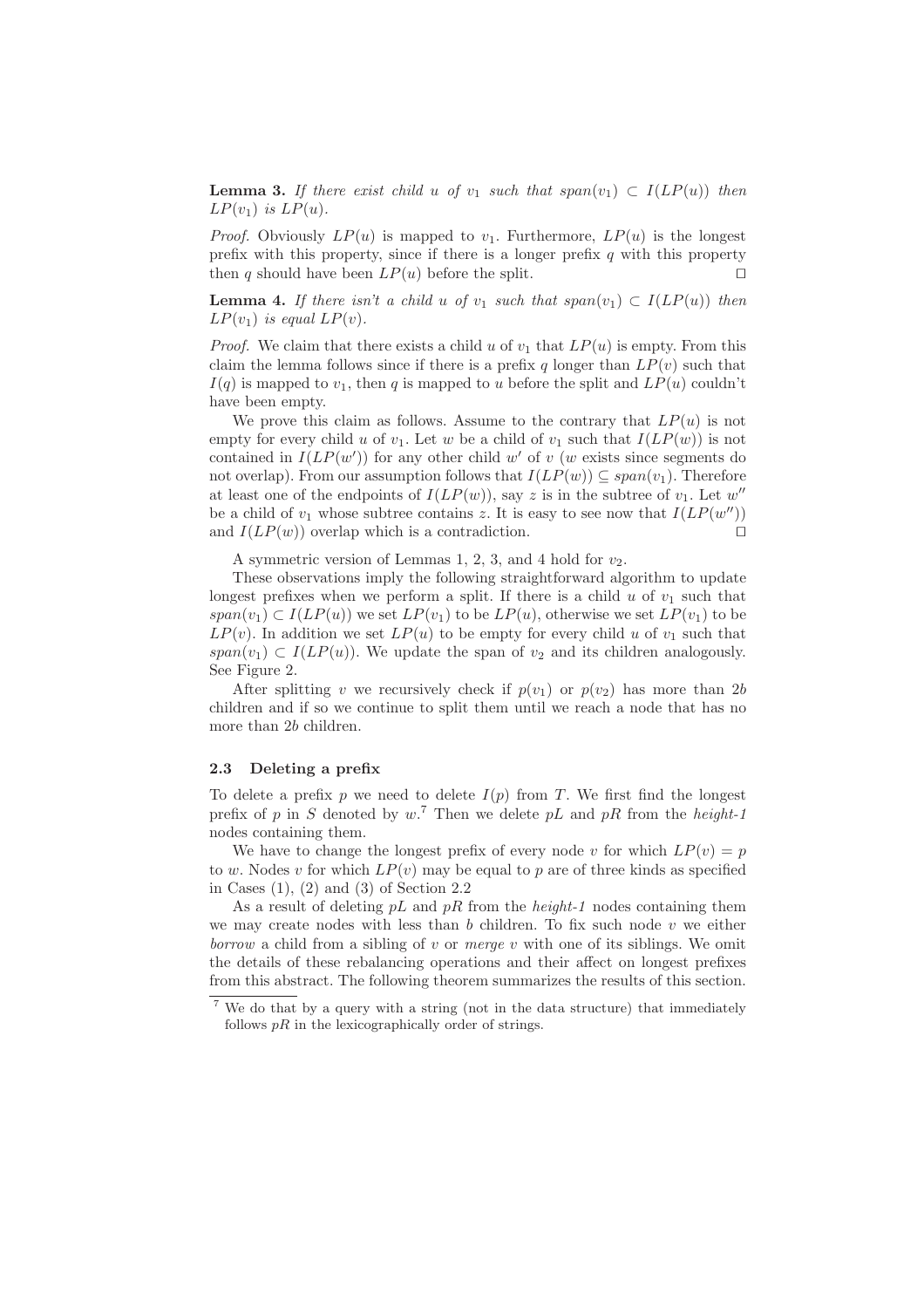**Theorem 1.** Assuming each string occupies  $O(1)$  words, the B-tree data structure which we described supports longest prefix queries, insertions, and deletions in  $O(\log(n))$  time. Furthermore, it performs  $O(\log_B(n))$  I/Os per operation, and requires linear space.

## 3 String B-tree For Longest Prefix Queries

In a B-tree, we assume that  $\Theta(b)$  keys that reside at a single node fit into one disk block of size B. However if the keys are strings of variable sizes, which can be arbitrarily long, there may not be enough space to store  $\Theta(b)$  strings in a single block. Instead, we can store  $\Theta(b)$  pointers to strings in each node, but accessing these strings during the search requires more than a constant number of I/O operations per node. To reduce the number of I/Os, Ferragina and Grossi [9] developed an elegant generalization of a B-tree called the string B-tree or SB-tree for short.



Fig. 3. A Patricia trie of a node in a string B-tree. The number in a node is its string depth. The character on an edge is the branching character of the edge.

An individual node v of an SB-tree is shown in Figure 3. Instead of storing the keys at a node v we store a *Patricia trie* [14] of the keys, denoted by  $PT(v)$ . Using this representation we can perform b-way branching using only  $\Theta(b)$  characters that are stored in a constant number of disk blocks of size B. Each internal node  $\xi$  of the Patricia trie stores the length of the string corresponding the path from the root to  $\xi$ . We call this the *string depth* of  $\xi$ . We store with each edge e the first character of the string that corresponds to e. This character is called the branching character of e.

As an example Figure 3 shows a Patricia trie of a node in a string B-tree. The right child of the root has string depth 4 and it's outgoing edges have the branching characters "a" and "b", respectively. This means that the node's left subtrie consists of strings whose fifth character is "a" , and its right subtrie consists of strings whose fifth character is "b". The first four characters in all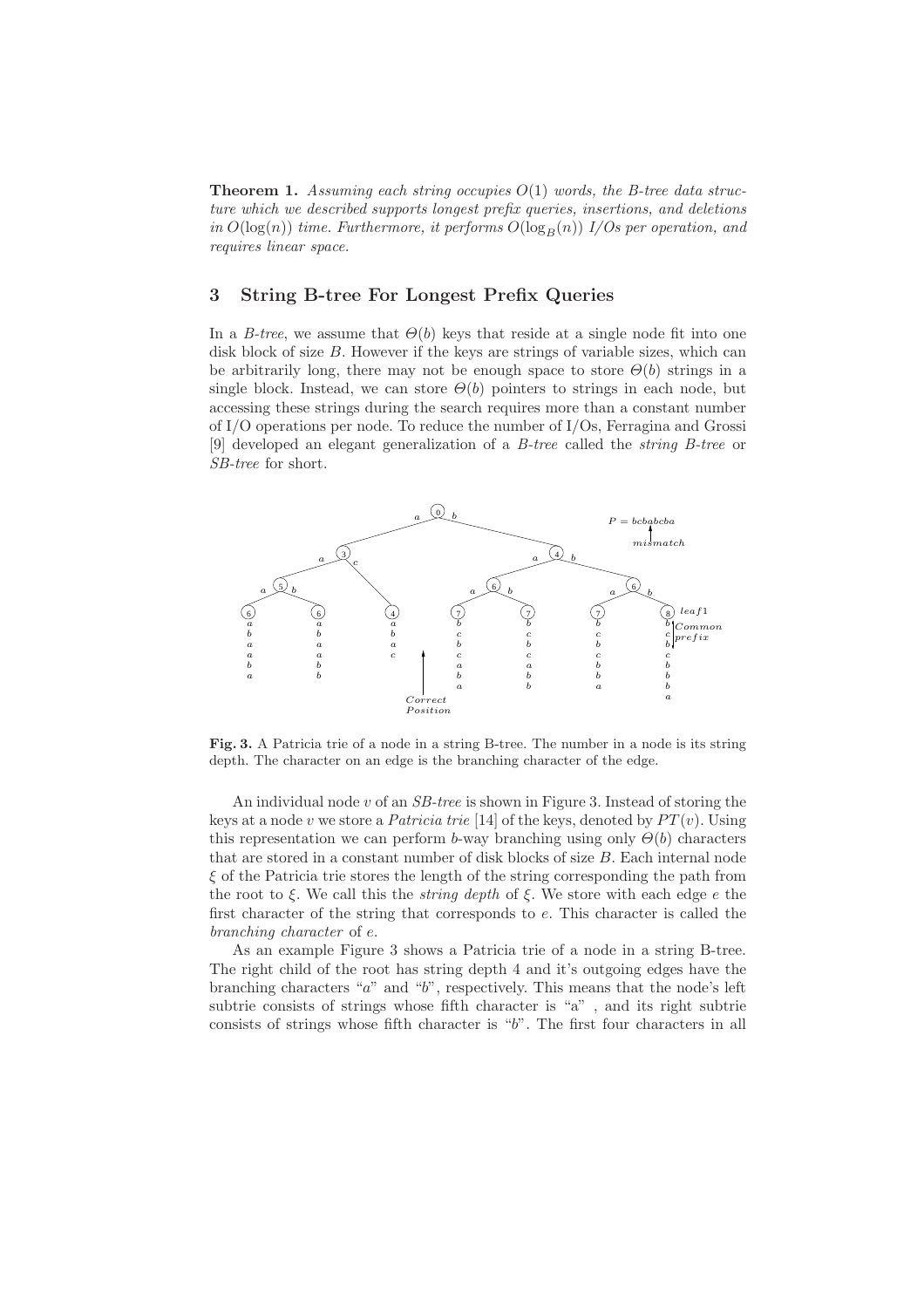the strings in the right subtrie of the root are "bcbc". Let  $\xi$  be a node of the trie whose string depth is  $d(\xi)$ . To make a branching decision at  $\xi$ , we compare the  $d(\xi) + 1$  character of the string that we search, to the characters on the edges outgoing from  $\xi$ . For example, for the string "bcbabcba", the search in the trie in Figure 3 traverses the rightmost path of the Patricia trie, examining the characters 1, 5, and 7 of the string which we search.

Unfortunately, the leaf of the Patricia trie that we reach (in our example, the leaf at the far right, corresponding to "bcbcbbba") is not in general the correct branching point, from the node of the SB-tree represented by this trie, since we did not compare all characters of the string which we search. We fix this by sequentially comparing the string which we search with the key associated with the leaf of the trie which we reached. If they differ, we find the position in which they first differ. In the example the first character of the string "bcbabcba" that is not equal to the corresponding character of the key "bcbcbbba", is the fourth character. Since the fourth character of "bcbabcba" is smaller we know that the string which we search is lexicographically smaller than all keys in the right subtree of the root. It thus fits in between the leaves "abac" and "bcbcaba". For more details see [9].

Searching each Patricia trie requires constant number of I/O to load it into memory, plus additional I/Os to do the sequential scan of the key associated with the leaf we reached. Therefore our structure as defined so far does not guarantee that the total number of I/Os is  $O(\log_B n + \ell/B)$ , where  $\ell$  is the length of the string that we search.

To further reduce the number of I/Os Ferragina and Grossi [9] used the leftmost and the rightmost strings in the subtree of a node v as keys at  $p(v)$ . Recall that we in fact did the same in our B-tree when we use the spans of the children of  $v$  as the keys at  $v$ . Having the keys defined this way, we can use information from the search in the trie  $PT(v)$  of a node v to reduce the number of I/Os in the followings search of the trie  $PT(u)$  of a child u of v. Specifically, let s be the string which we search, and let  $\ell$  be the length of the longest common prefix of s and the key at the leaf of  $PT(v)$ , where the search ended. Then it is guaranteed that the length of the longest common prefix of s and the key at the leaf of  $PT(u)$ , where the search of s ends is at least  $\ell$ . Thus, we can avoid the first  $\ell$  comparisons and the  $I/Os$  associated with them. Ferragina and Grossi [9] also showed how to insert and delete a string in  $O(\log_B n + \ell/B)$  time in the worst case.

We now describe how to combine the  $SB$ -tree with our algorithm for longest prefix queries so that our input prefixes  $S = \{p_1 \dots p_n\}$  can be arbitrarily long. As Ferragina and Grossi [9], we use the endpoints of  $span(v)$  as keys at  $p(v)$ , and represent the keys of each node v in a Patricia trie  $PT(v)$ . Each leaf of the Patricia trie stores a pointer to the first block containing the key that it corresponds to. We use the same definition of the longest prefix of a node  $v$ , denoted by  $LP(v)$ , as in Section 2. Recall that from these definitions follow that if  $LP(v)$  is not empty then  $span(v) \subset I(LP(v))$  and therefore  $LP(v)$  is a prefix of every key in the subtree of v. Let  $span(v) = [KL(v), KR(v)]$ . That is  $KL(v)$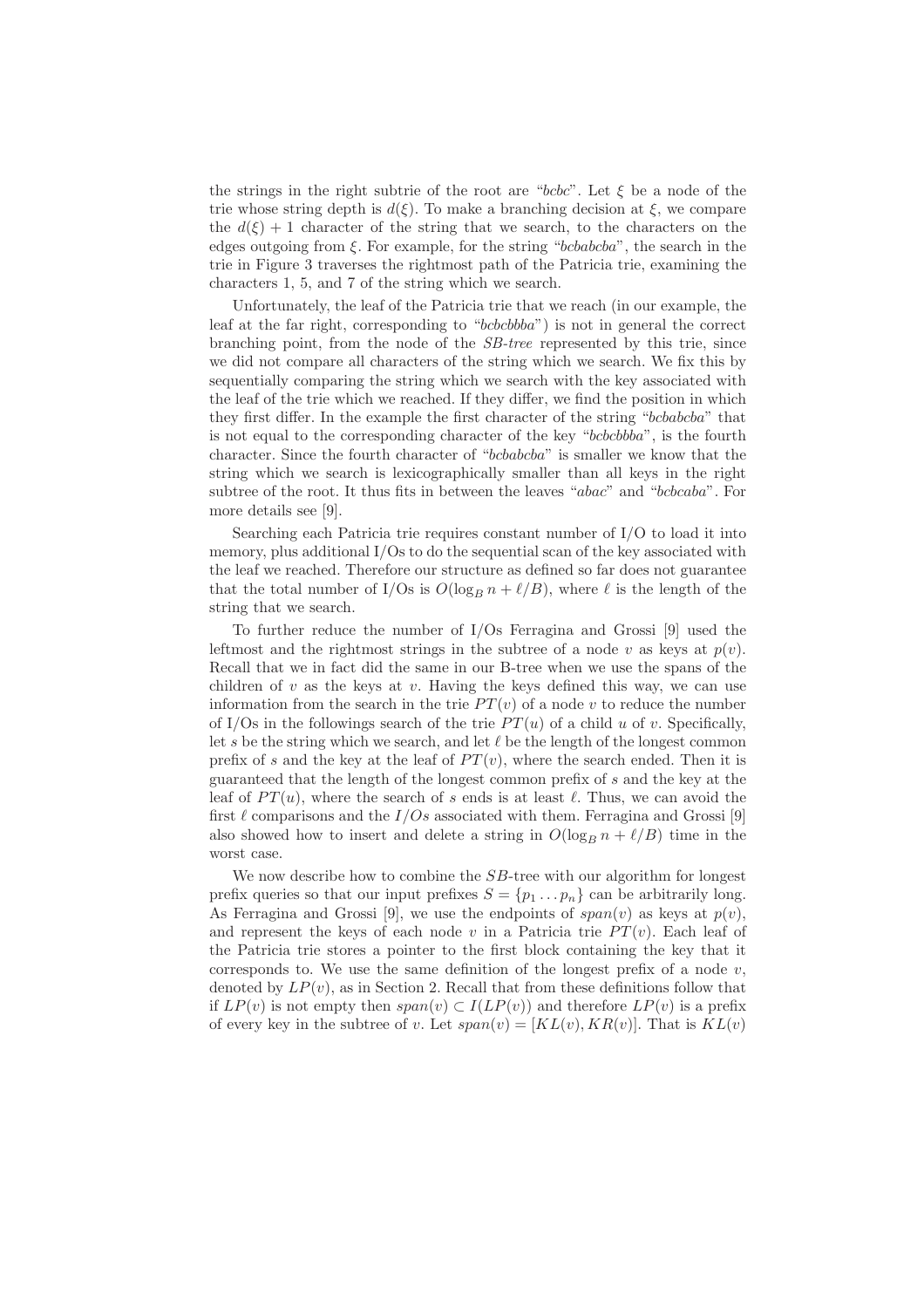be the leftmost string in the subtree of v and  $KR(v)$  is the rightmost string in the subtree of v. Clearly  $LP(v)$  is a prefix of  $KL(v)$  and  $KR(v)$ . The string  $KL(v)$  is a key separating v from its sibling in  $p(v)$  and therefore corresponds to a leaf in  $PT(v)$ . So we represent  $LP(v)$  by storing its length, and pointer to it, in the leaf of  $PT(v)$ , that corresponds to  $KL(v)$ . If  $LP(v)$  is empty we encode this by storing zero at the associated leaf.

Finding the longest prefix. We search the SB-tree and traverse a path A to a leaf of T. Let w be the last node on A for which  $LP(w)$  is not empty. Together with the pointer to w in  $p(w)$ , we find  $|LP(w)|$  and a pointer to  $LP(w)$ .

**Inserting a new prefix.** Assume we want to insert a new prefix  $p \in S$  to the data structure. We insert  $pL$  and  $pR$  into the *SB-tree* using the insertion algorithm of the  $SB$ -tree. As in Section 2.2 there may be nodes v in T, such that after adding p, we need to update  $LP(v)$  to be p. Nodes v for which  $LP(v)$  may be equal to  $p$  are of three kinds as specified in Cases  $(1)$ ,  $(2)$  and  $(3)$  of Section 2.2. For each such node v we change  $|LP(v)|$  to be  $|p|$ , if  $|p|$  is longer than the current value  $|LP(v)|$ . This is correct since for each of these nodes v, we know that  $span(v) \subset I(p)$ . Note that all these changes are located at  $O(\log_B(n))$  nodes of the SB-tree, and therefore we can perform them while doing  $O(\log_B(n))$  I/O operations.

After inserting a prefix p we may split node v into two nodes  $v_1$  and  $v_2$ . We split a node in the *SB-tree* using the algorithm of Ferragina and Grossi [9]. Splitting may change the longest prefixes. To perform these changes we use the same algorithm as in Section 2.2. To implement this algorithm we need to determine if there is a child u of  $v_1$  such that  $span(v_1) \subset I(LP(u))$ .

Let u be a child of v<sub>1</sub>. We decide if  $span(v_1) \subset I(LP(u))$  as follows. Since  $LP(u)$  is a prefix of  $KL(u)$  and  $KR(u)$ , and  $KL(u)$  and  $KR(u)$  are keys in  $PT(v_1)$  then there is a path in  $PT(v_1)$  that corresponds to the string  $LP(u)$ . It follows that  $LP(u)$  is a prefix of all the keys in  $PT(v_1)$ , and in particular of  $KL(v_1)$  and  $KR(v_2)$ , if  $|LP(u)|$  is not larger than the string depth of the root of  $PT(v_1)$ . We check if there is a child u of  $v_2$  that  $span(v_2) \subset I(LP(u))$ analogously.

Deletion of a prefix is similar, we omit the details from this abstract. The following theorem summarizes the results of this section.

Theorem 2. The data structure which we described in this section supports longest prefix queries, insertions, and deletions in  $O(\log(n) + |q|)$  time where q is the string which we perform the operation with. Furthermore, it performs  $O(\log_B(n) + |q|/B)$  I/Os per operation, and requires linear space.

### 4 Future Research

The cache oblivious model [10] is a generalization of the I/O model. In this model we seek I/O efficient algorithms which do not depend on the block size. Among the state of the art in this model is a cache-oblivious B-tree [3], and an almost efficient cache-oblivious string B-tree [4] whose query time is optimal